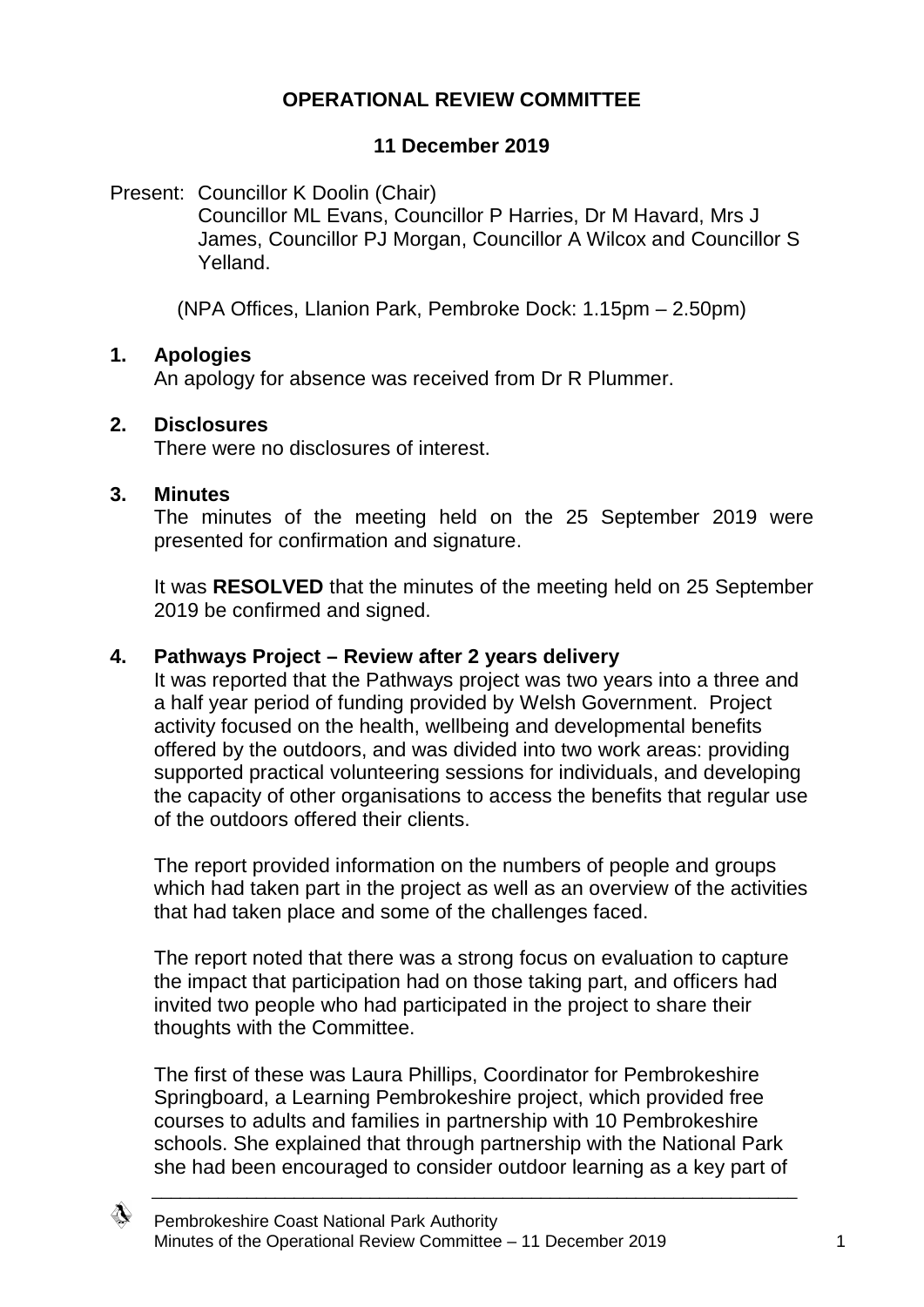the diverse offer that Springboard provided. She had also been introduced to the John Muir Award which encouraged participants to discover, explore, learn and share the outdoors. She spoke of the enthusiasm and inspiration offered by the Discovery Ranger who ran this side of the project, which had enabled her team to help others. She added that over 1000 people had undertaken outdoor learning as a result and this had been life changing for some of the learners, making them think differently about their lives and locality.

The other aspect of the project was working with individual volunteers, many of whom needed support to undertake voluntary work in the outdoors and in order to do this the Pathways Volunteer Officer explained that he needed the help of Volunteer Leaders and he introduced Kate Rastall who undertook such a role. Kate explained that she had volunteered with the National Park for many years and had worked with many groups through a variety of organisations, however none had been as supportive and inclusive as the Pathways group; it focused on the collective task being carried out, rather than the difficulties and problems of individuals. Volunteers varied in age and background and many suffered with learning disabilities, physical and mental health issues. However the group worked as a team where people listened to and respected one another and this provided many long term benefits. In addition to learning new skills, volunteers gained pride in their achievements, improved fitness and confidence to undertake other challenges as well as enriched understanding and knowledge of wildlife and the outdoors.

Thanking Laura and Kate for sharing their inspiring stories, Members were delighted to hear of the impact that the project was having, although they wished to encourage greater engagement with the Welsh speaking communities of Pembrokeshire. Officers explained that different avenues for funding a successor project were now being sought and they invited the Members to join them at any of their sessions, agreeing to circulate details of when and where these were taking place.

# **NOTED**

#### **5. Volunteering**

The report before the Committee explained that volunteers had been contributing to the work of the National Park Authority for at least fifty years. Until recently most volunteered in their local area with their local ranger as Voluntary Wardens, primarily carrying out practical conservation tasks in a group, however in recent years Activity Volunteers had led and supported the varied Activities and Events programme and the Pathways project (Minute 4 refers) had been introduced to provide supported volunteering opportunities.

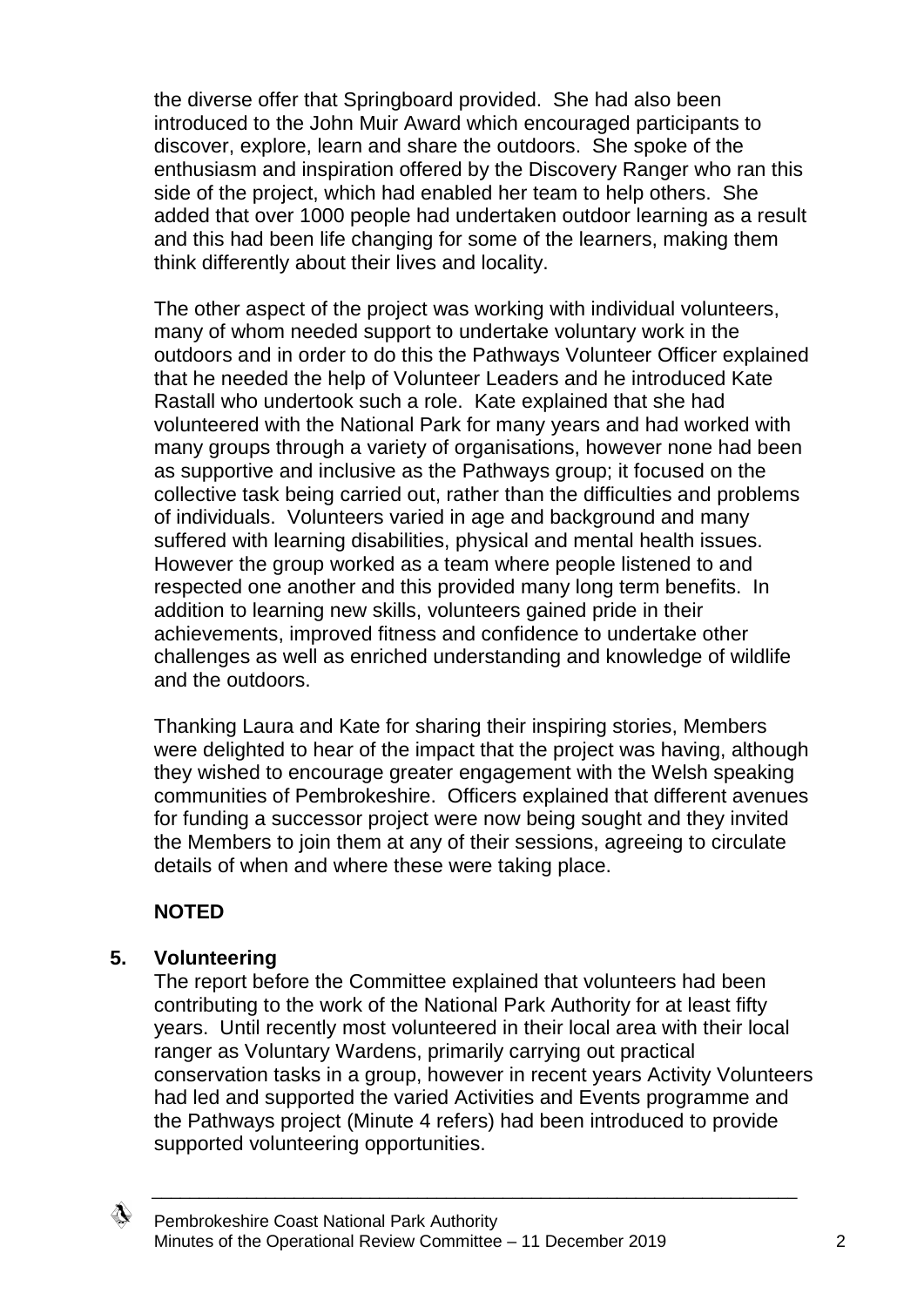The Volunteer Development Officer went on to explain that her job title demonstrated that the role of volunteering within the Authority was changing with opportunities for a greater range of work across the Authority as well as an emphasis on the personal and social benefits that volunteering could bring to individuals. An Action Plan had been developed to achieve these aims and the objectives were set out in the report. These were also supported by a Volunteer Forum which had been set up to give volunteers a voice and to improve communication between volunteers and the Authority. It had been suggested that Member representation on the Forum would be helpful, and this would be considered at the next meeting of the National Park Authority.

Members thanked the officer for another inspiring presentation which demonstrated the fantastic work being done across the Authority.

# **NOTED**

[Mrs J James, Dr M Havard and Councillor P Harries tendered their apologies and left the meeting at this juncture. This had the effect of leaving the meeting inquorate, however as no decisions were to be taken the remaining items were received for information only.]

### **6. Oriel Y Parc – Future Priorities**

It was reported that in the summer of 2019 business plans had been prepared for the three centres across the National Park, and that for Oriel y Parc was appended to the report.

The Plan outlined the current tourism environment in Wales, setting the scene for Oriel y Parc within the wider tourism sector of Wales and the UK. The document summarised the centre's visitor figures and financial profile as well as the results from staff and volunteer consultations. These were then used to create the vision, aims and priorities for Oriel y Parc over the next three years.

The predominant conclusion from the finding was that the site would benefit from a package of investment that re-positioned and re-branded Oriel y Parc as a National Park Discovery Centre with services and facilities to inspire people of all ages to explore the landscape, history, culture and heritage of the National Park. Priorities included site presentation, commercial development and visitor intelligence. As a result of recent project funding from Welsh Government, work would soon start to implement this.

The Manager concluded by reminding Members that the launch of the new Exhibition entitled "Wriggle! The Wonderful World of Worms" would take place on 25 January 2020 and all Members would be invited.